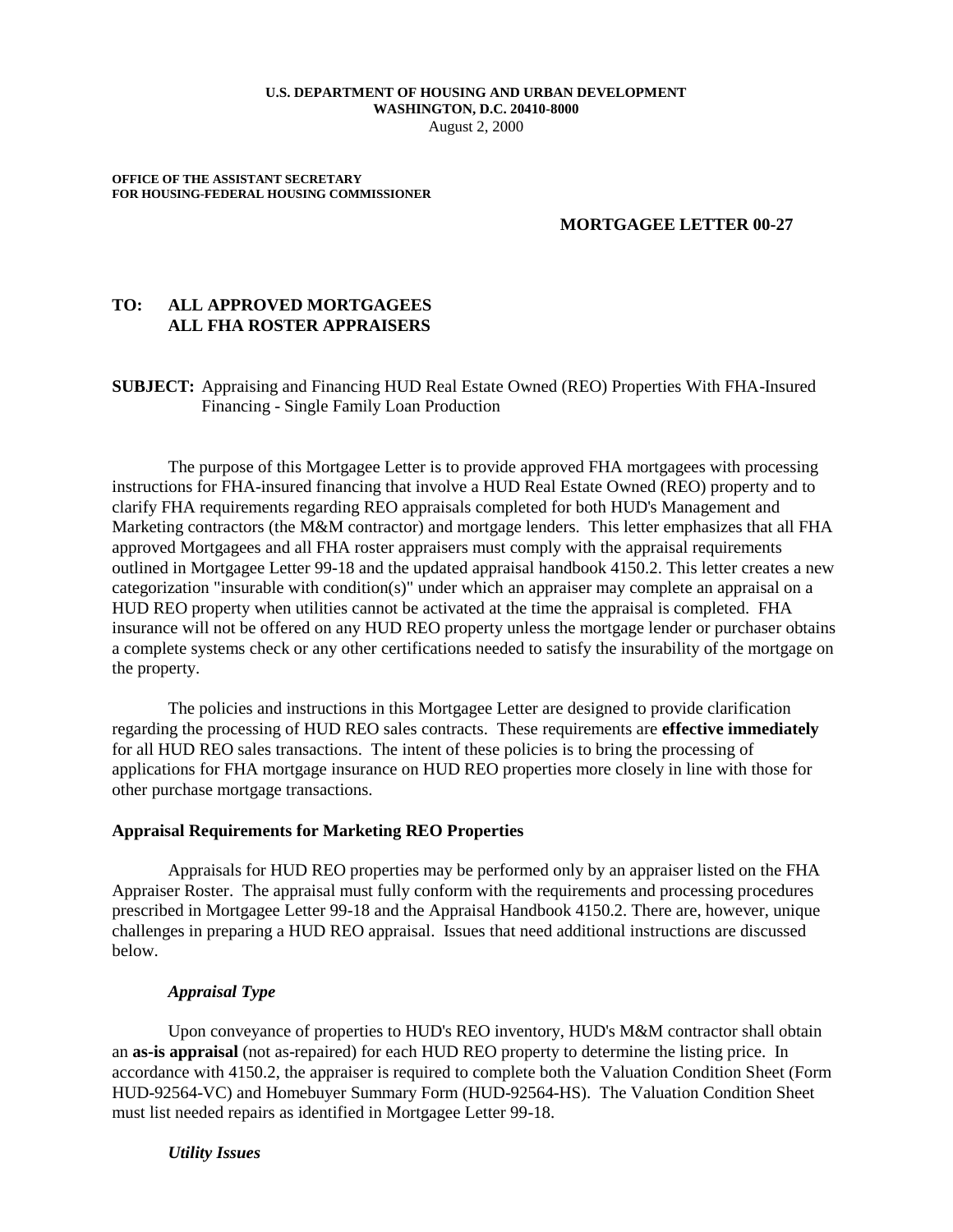Utilities should be on at the time the appraisal is conducted, unless there are documented extenuating circumstances. In the event of extenuating circumstances, the appraiser should note the following:

- o On the Uniform Residential Appraisal Report (URAR), the appraiser will annotate "The following utilities were not on at the time the appraisal was conducted (e.g., electric, gas, and/or water) - Unable to verify their functionality."
- o On the VC sheet, it also should be clearly noted that "The following utilities were not on at the time the appraisal was conducted (e.g., electric, gas, and/or water). - Unable to verify their functionality." However, the appraiser should note any readily observable condition that is evident. Completion of the Valuation Condition Sheet requires observation of 13 areas that include, but is not limited to, the well and individual water supply, the septic system, structural conditions and mechanical systems, to ascertain any obvious defects (i.e., exposed wiring, frayed wiring, presence of leaks, structural damage of plumbing fixtures). Extra attention should be given to the readily observable condition of the utility systems that are not activated at the time of the appraisal.
- o HUD's M&M contractor shall permit entry to the purchaser(s) during the contract period to activate the utilities for the purposes of conducting a home inspection. If the HUD REO appraisal was completed without the utilities being activated, the mortgage lender or purchaser(s) must complete the systems check while the utilities are activated.

## *Release of the Appraisal to Lender/Purchaser*

o HUD's REO appraisal is made available to the mortgage lender or purchaser(s) at no charge when a current appraisal is available. This is done to reduce out of pocket expenses by the purchaser(s). The mortgage lender should contact the M&M contractor to obtain a copy of the current appraisal.

# *Ordering Updated Appraisals*

**Mortgage lenders may not order an updated appraisal from a roster appraiser because the sales price exceeds the as-is value specified on the M&M contractor's appraisal.** Mortgage lenders may order and the borrower may be charged for an updated appraisal only under the following circumstances:

A. Section 203(k). Mortgage lenders must order, and the purchaser(s) may be charged for, an as-repaired appraisal on all Section 203(k) transactions. If the M&M contractor's as-is appraisal is more than six months old, mortgagees also have the option of ordering an updated as-is appraisal. However, an as-is appraisal is not mandatory if the underwriter believes the sales price is equal to the as-is value. In this case, the age of the appraisal is not an issue.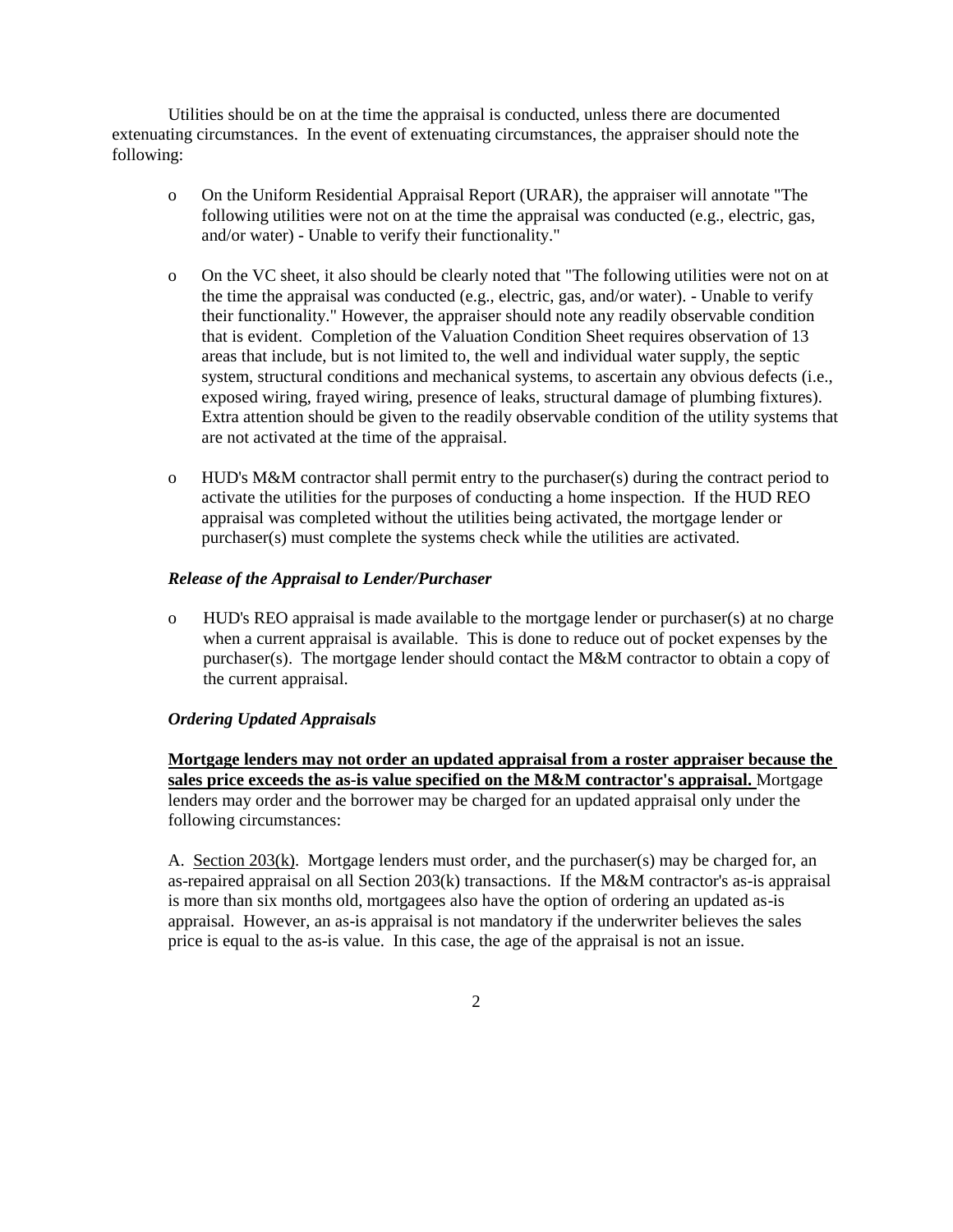B. Appraisals Over Six Months Old. Appraisals have a life of six months for existing construction. The original appraisal obtained by the  $M\&M$  contractor must be used, provided the mortgage lender has approved the purchaser(s) or a valid HUD sales contract was executed prior to the expiration date of the appraisal. For reference, see HUD Handbook 4000.2 REV-2, dated 7/91, paragraph 4-2 and HUD Handbook 4000.4 REV-1 CHG-2, dated 7/94, paragraph 3-4. Mortgage lenders must exercise sound judgment in determining if documentation updates are required on the purchaser(s).

In those instances where the M&M contractor's appraisal is more than six months old and a valid HUD sales contract was not executed prior to the expiration date of the appraisal, the mortgage lender must order, and the purchaser(s) may be charged for, an updated appraisal. Mortgage lenders should instruct appraisers to perform an as-is appraisal, not an as-repaired appraisal, in accordance with the procedures outlined in Appendix A-1 of HUD Handbook 4150.2. If mortgage lenders request a copy of the M&M contractor's appraisal and such copy is not available, mortgage lenders should order a new appraisal.

If the updated appraisal results in a lower as-is value of the property, the purchaser(s) will be given the opportunity to proceed with the transaction with no adjustment made to the sales price, requiring an additional cash investment by the purchaser(s) or the purchaser(s) may withdraw their offer to purchase the property and receive a full refund of the earnest money deposit.

Should the updated appraisal result in a higher as-is value, the sales price will not be adjusted. In these situations, the mortgage amount will be based upon the value established by the updated appraisal. The mortgage amount, however, cannot exceed the sales price indicated on the sales contract.

Note: If an updated appraisal is ordered, the updated appraisal **must** be used when processing the application. Mortgage lenders **do not** have the option of ordering an updated appraisal and then deciding whether to use that appraisal or the M&M contractor's appraisal.

### **Inspection Requirements**

#### *Termite/Pest Inspections*

The M&M contractor is required by HUD to obtain a termite and pest control inspection on all properties which the appraiser has recommended be offered with FHA mortgage insurance unless the property lies within a pre-designated geographic area not prone to termite and pest infestation. Mortgage lenders should contact the M&M contractor to obtain a free copy of this inspection report.

## *Well and Septic System Inspections*

If the HUD REO property has a well and/or septic tank, mortgage lenders should contact the M&M contractor to determine if an inspection has been performed, and, if it has, to obtain a free copy of this inspection report. Where the M&M contractor has not ordered tests, mortgage lenders are responsible for ensuring that any tests and certifications required are obtained in accordance with HUD Handbook 4150.2, paragraph 3-6 A. 5 and Mortgagee Letter 95-34. Mortgage lenders should contact the M&M contractor to arrange for testing.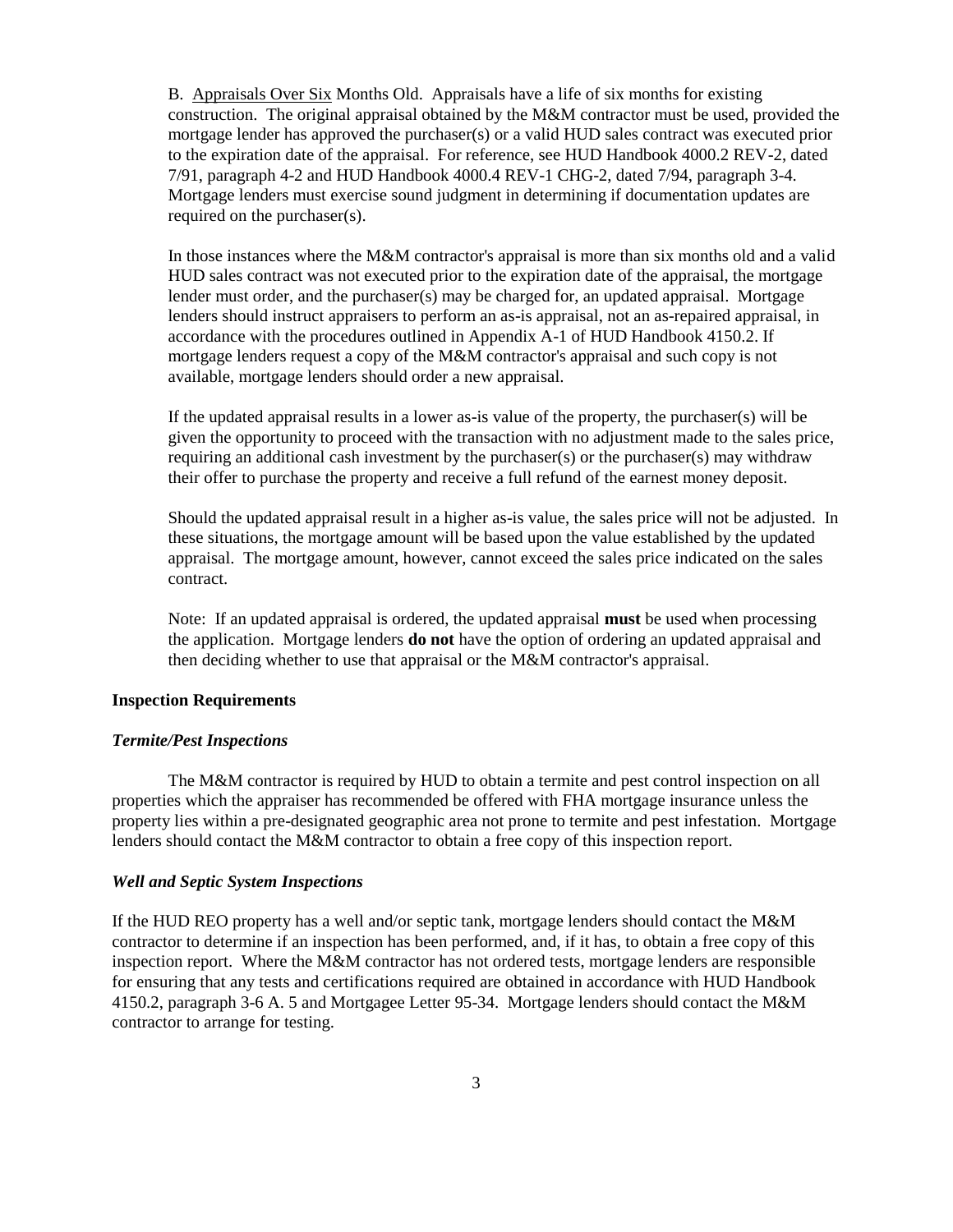# **HUD REO Marketing Approaches**

This mortgagee letter introduces a new marketing approach for HUD's REO properties. That category is "Insurable with Condition(s)" and it is described in greater detail below. Each HUD REO property will be offered for sale using one of the following four approaches:

- 1. **Insurable.** Properties marketed as "insurable" are those which meet FHA's Minimum Property Requirements (MPR) at the time of the appraisal in their as-is condition without repairs necessary.
- 2. **Insurable With Condition(s).** Insurable properties may have conditions which must be satisfied to fully meet FHA's MPR. The M&M contractor's Internet listings will disclose what conditions must be satisfied. For a property that is listed as "insurable with  $condition(s)$ " (property appraised without the benefit of the utilities being activated during the time of the appraisal, properties with flat roofs, and/or a property which appears to be insurable but a certification for a specific item(s) is required), the mortgage lender/purchaser(s) must have a complete systems check, the flat roof inspection to assure a two year life, and any other certification needed to satisfy the appraiser's concerns listed on the VC form performed by a reputable individual or firm at the purchaser(s) expense to ensure complete system functionality prior to loan closing. If repairs are required that do not exceed \$5,000, the loan may be financed as a 203(b) repair escrow and the lender may process the loan using the instructions for cases with repair escrow. If repairs are required that exceed \$5,000, the loan may be processed with Section 203(k) financing provided the cost of repairs are in compliance with REO program policies.
- 3. **Insurable With Repair Escrow**. A property that requires no more than \$5,000 for repairs to meet FHA's MPR as determined by the appraiser, is eligible to be marketed for sale in its as-is condition with FHA mortgage insurance available, provided the purchaser(s) establishes a cash escrow to ensure the completion of the required repairs. Purchaser(s) are permitted to include in their mortgage an amount equal to 110% of the estimated cost of the repairs.
- 4. **Uninsurable.** Properties offered for sale "Uninsured" do not meet, in their as-is condition, FHA's MPR and the cost of repairs identified by the appraiser to meet MPR are estimated to exceed \$5,000. Uninsurable properties qualify **only for Section 203(k) financing.**

The approach under which each property is being listed for sale is specified on the M&M contractor's Internet property listings and on the form HUD-9548, Sales Contract. Properties are marketed based on the condition of the property existing at the time of listing.

### **Sales Contract Requirements**

Mortgage lenders may only accept a fully executed copy of form HUD-9548, Sales Contract from purchaser(s) applying for FHA-insured financing to purchase a HUD REO property. The sales contract will specify the sales price, the financing terms, the amount of closing costs HUD will pay at settlement, the real estate commission HUD will pay, the closing date, and any discount on the sales price that will be provided at settlement.

As required in Mortgagee Letter 99-18, where FHA-insured financing is specified on the sales contract, a Form HUD-92564-CN, *For Your Protection: Get A Home Inspection,* must also be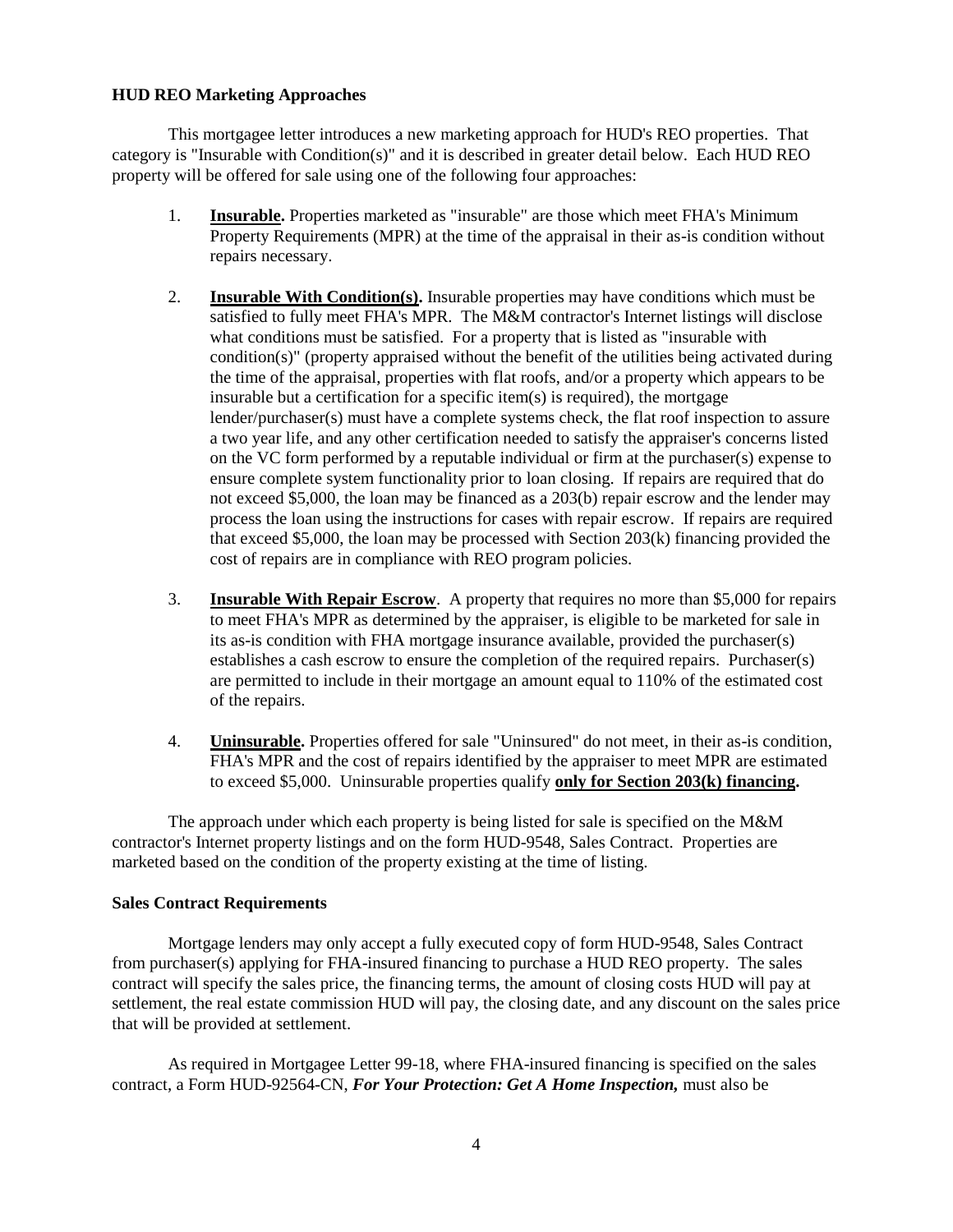submitted to the lender through the broker or purchaser. If this form is signed after the date the sales contract was signed, the sales contract must be re-executed.

If the contract is not complete, if there are questions about the terms or conditions, or if the contract must be amended as a condition of loan approval, mortgagees should contact the M&M Contractor. Mortgagees should also be aware of the following:

- o The sales contract must be signed by the M&M contractor. If the sales contract has not been signed by the M&M contractor, mortgage lenders should not process a mortgage application.
- o In order to qualify for FHA-insured financing, the first block on Line 4 of the sales contract, as well as the applicable block for the FHA program - 203(b), 203(b) repair escrow, or 203(k) - must be checked. REO properties that are condominiums which are offered for sale with FHA mortgage insurance, should be processed under Section 234, even though Section 203(b) is specified on the sales contract.
- o In the event the home inspection or the systems check reveals that repairs are needed which no longer makes the property eligible for an FHA-insured 203(b) mortgage, the mortgage lender should contact the M&M contractor to discuss alternatives to allow the sale to continue. The M&M contractor may allow the modification of the sales contract, as needed, to reflect either an Insured with Repair Escrow sale or to an FHA 203(k) sale in those instances where the mortgage lender provides them with sufficient documentation to support the change in financing. The sales contract must be revised to include this revision and initialed by both the purchaser and the M&M contractor.
- o In the event the purchaser(s) wishes to finance eligible rehabilitation in the purchase mortgage through a 203(k) mortgage but the property was listed as "insurable", the mortgage lender should provide the M&M contractor with sufficient documentation to support the change in financing terms and obtain a modification to the sales contract.
- o A specific down payment and mortgage amount is no longer required to be established on Line 4 of the form HUD-9548 Sales Contract. Under new direction to the M&M contractors, the mortgage amount and down payment amounts will be left blank. The purchaser(s) must, however, continue to indicate the type of financing being sought.
- o The amount on Line 5 of the Sales Contract represents actual borrower financing and closing costs to be paid on their behalf by HUD (the seller) out of the sales proceeds. It does not represent an amount which the borrower may finance in the mortgage.
- o Only the actual amount of closing and financing costs will be paid by HUD at settlement. The borrower will not be credited at settlement for any unused portion. Pre-paid items may not be paid out of the amount on Line 5 (See HUD Notice 99-04). The only exception to this policy is the Officer/Teacher Next Door Program.
- o Specified on Line 8 of the Sales Contract will be the percentage discount, if any, that will be applied to the sales price at settlement. Where the price will be discounted, the mortgage amount will be based on that discounted sales price, not the contract sales price. See below for further information.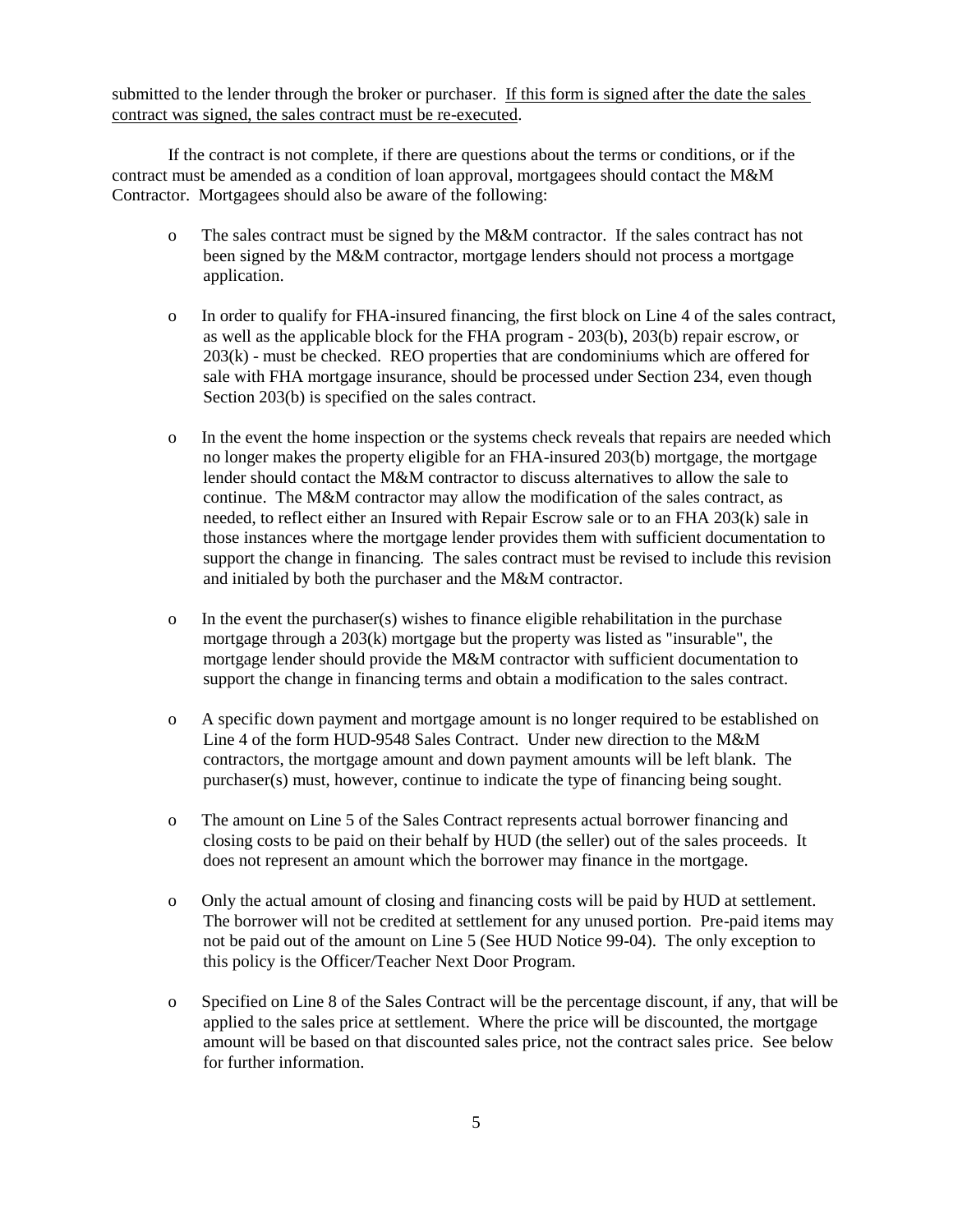o Specified on Line 9 of the sales contract will be the number of days, normally 45 or 60, in which the sale must be closed. Mortgage lenders should be prepared to complete their processing in sufficient time to allow the borrower to meet this time frame.

## **Case Number Processing**

In regard to case numbers, please note the following:

- o Mortgagees must obtain a new FHA Case Number for applications for FHA-insured financing involving REO properties. When entering the case information in FHA Connection, mortgagees should select "Real Estate Owned" for Processing Type.
- o During the case number processing procedure, CHUMS will require a response to the following question, "Was this case previously sold as a Property Disposition?". Mortgage lenders should always check **YES** when processing an application for FHA-insured financing on an REO property. The mortgagee should complete the 'Previous Case Number' field. This field is designed to track REO properties sold with FHA-insured financing and if they are subsequently sold by the individuals who purchased them from HUD. If entry of the previous case number triggers an error message, the mortgage lender should request that the Processing and Underwriting Division of their Homeownership Center post the number in the CHUMS Property Disposition file.
- o Mortgage lenders should not order an appraisal on REO property transactions unless they are processing a  $203(k)$  sales transaction or the M&M contractor's appraisal is more than six months old. When not ordering an appraisal, the appraiser fields should be left blank.
- o If the REO property is a condominium, FHA Connection will require the entry of the Condo ID. If FHA financing was approved on the sales contract, but the condominium development is not approved and the condominium project is in compliance with the Spot Loan procedure (ML 96-41), mortgagees should enter "Yes" in the Spot Lot field. For the property to be FHA insured, the condominium project must be approved and in compliance with FHA policies on condominiums (i.e., 51 percent owner occupancy).

# **Mortgagee Appraisal and Property Review Requirements**

In order to calculate the maximum mortgage amount and underwrite the loan, mortgage lenders must obtain from the M&M contractor a complete copy of the as-is appraisal to include Form HUD-92564-VC, Valuation Conditions-Notice to Lenders, and Form HUD-92564-HS, Homebuyer Summary. Mortgage lenders should place two copies of the M&M contractor's appraisal in the case binder submitted for insurance endorsement.

Mortgage lenders are responsible for reviewing the property description, comparables and adjustments specified on the appraisal, and for otherwise ensuring that the stated value is accurate. Mortgage lenders should also ensure, to the best of their ability, that properties financed with FHAinsured mortgages meet the Department's Minimum Property Requirements the appraisal, the mortgage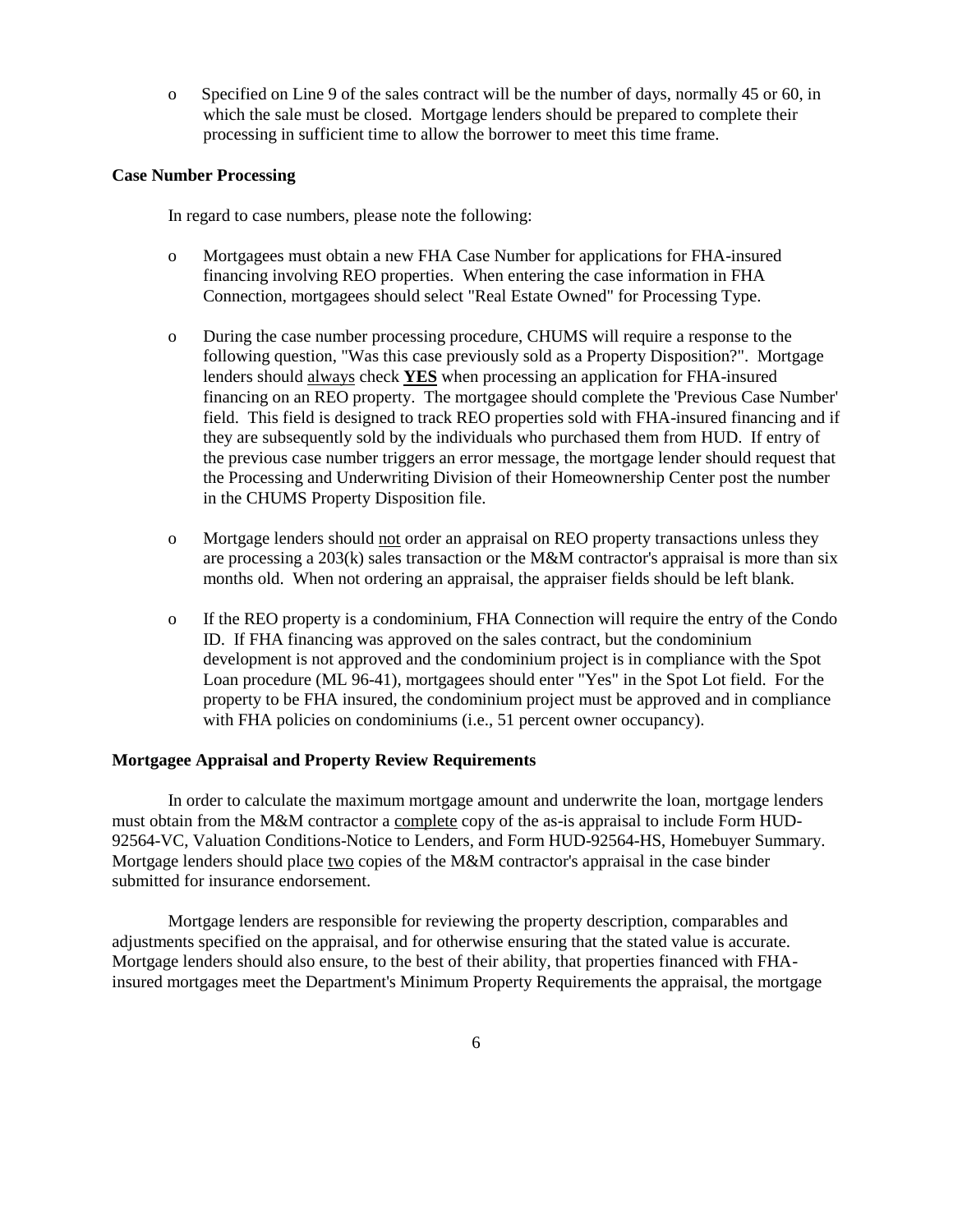lender's underwriter notes that the appraiser called for repairs which relate to MPR. If the borrower has a home inspection performed, that inspection may also identify a need for repairs which were not identified on the appraisal. In such cases, it is important that the underwriter address such issues. Section 203(b) financing should not be automatically approved simply based on the terms of the sales contract. Mortgage lenders should discuss any discrepancies with the M&M contractor for resolution.

The reverse situation is possible as well. A property may have been offered for sale "uninsured" and the purchaser applies for Section 203(k) financing, but the appraisal reveals no repairs required. It is not HUD's intention to have purchaser(s) obtain financing for repairs which are not required.

As a rule, the M&M contractor will not make repairs to HUD REO properties which are necessary to bring them up to FHA's MPR. Where repairs are determined to be necessary, they will generally have to be accommodated through either Section 203(b) Repair Escrow or Section 203(k).

Where a repair escrow is required, the escrow account should be established and administered in accordance with the procedures outlined in HUD Handbook 4145.1. A completed Form HUD-92300, Mortgagee's Assurance of Completion, should be included in the case binder submitted for insurance endorsement. A completed Form HUD-92051, Compliance Inspection Report, must be submitted after the completion of repairs.

## **Maximum Mortgage Amount and Minimum Cash Investment**

HUD may authorize the M&M contractor to offer sales incentives. Where such incentives have been made available, they shall be specified in writing by the M&M contractor on either the sales contract itself or on an accompanying letter.

Absent such written authorization, maximum mortgages and minimum cash investments shall be calculated in accordance with Mortgagee Letter 98-29, using Form HUD-92900-PUR, Mortgage Credit Analysis Worksheet, Purchase Money Mortgage, except as noted in this Mortgagee Letter. The only exception to this policy is on applications involving Officer Next Door or Teacher Next Door. Specific instructions on processing applications for these properties are provided below.

This does represent a change from the way financing for HUD REO properties has traditionally been processed. Mortgagees should note that:

- o On Section 203(b) applications, the mortgage amount must be based on the lesser of the asis value or the sales price. On Section 203(k) applications, the acquisition cost must be based on the lesser of the as-is value or the sales price. The reference to Notice H 98-32 on Line C.7. of Form HUD-92700, 203(k) Maximum Mortgage Worksheet, is no longer applicable.
- o Where a discount on the sales price is being provided, the mortgage amount shall be based on the lesser of the as-is value or the discounted sales price, not the contract sales price. In the case of Section 203(k) applications, the acquisition cost shall be based on the lesser of the as-is value or the discounted sales price, not the contract sales price. Specific instructions on calculating the discounted sales price are provided below.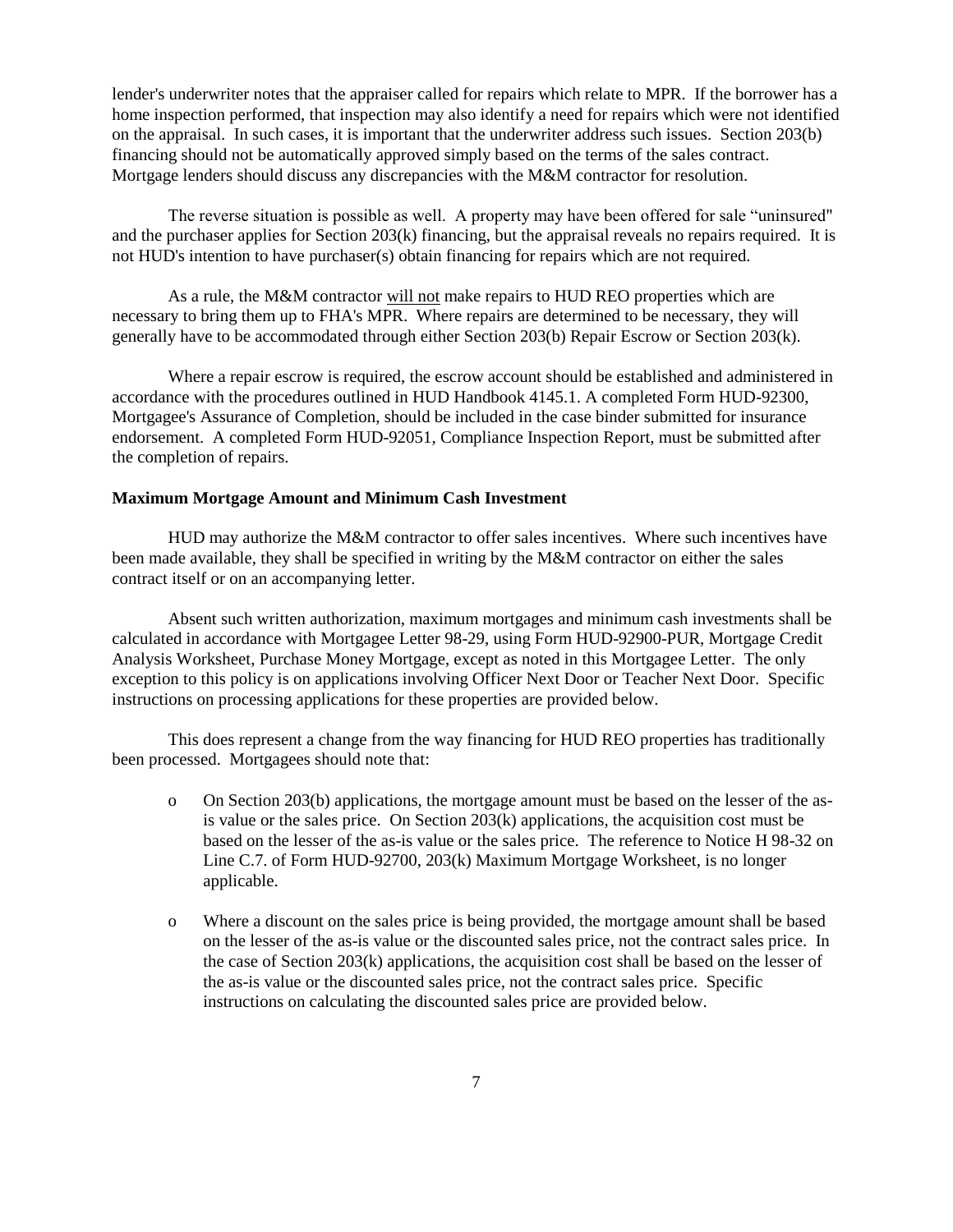- o Closing costs and pre-paids may not be included in the mortgage (see exceptions below for the Officer Next Door and Teacher Next Door programs).
- o Investors are eligible for Section 203(b) financing only. Investors are not eligible for Section 203(k) financing. Maximum allowable financing for investors is 75% for one unit properties and 85% for two, three, and four unit properties.
- o On Section 203(k) applications, mortgage lenders should first complete Form HUD-92700 (2/99), 203(k) Maximum Mortgage Worksheet. Information from that form should then be transferred to the Form HUD-92900-PUR in accordance with the instructions on page 2 of the Form HUD-92700.

#### **Calculating the Discounted Sales Price**

Nonprofit purchasers, law enforcement officers, and teachers participating in the Officer Next Door and Teacher Next Door programs are entitled to a discount against the **sales** price at settlement. The percentage discount to be applied will be specified on Line 8 of the sales contract. However, this discount will be reduced by the amount of any closing costs that the buyer requests HUD to pay (as specified on Line 5 of the Sales Contract) and any real estate commission that the borrower asks HUD to pay (as specified on Line 6a of the REO sales contract).

For the purposes of mortgage calculation, the sales price should be calculated according to the following formula:

- Contract Sales Price (from Line 3 of REO Sales Contract)
- Discount (from Line 8 of REO Sales Contract)
- + HUD-Paid Closing Costs (from Line 5 of REO Sales Contract)
- + HUD-Paid Sales Commission (from Line 6a of REO Sales Contract
- = Discounted Sales Price

For example:

| \$100,000 |
|-----------|
| $-50,000$ |
| \$50,000  |
| $+5,000$  |
| $+3,000$  |
| \$58,000  |
|           |

If the purchaser is not requesting that HUD pay a sales commission or closing costs of course, the discounted price will be the contract sales price minus the amount of the discount. This calculation should also be undertaken when calculating the acquisition cost for Section 203(k) applications.

#### **Calculating Mortgage Amount for Officer Next Door and Teacher Next Door Program**

The Officer Next Door and Teacher Next Door programs are specifically designed to provide a unique opportunity for law enforcement officers and teachers to purchase and occupy REO properties with a minimum cash contribution of \$100.00. In order to accomplish this, these borrowers must be able to finance in their FHA-insured mortgages all closing costs and pre-paid expenses.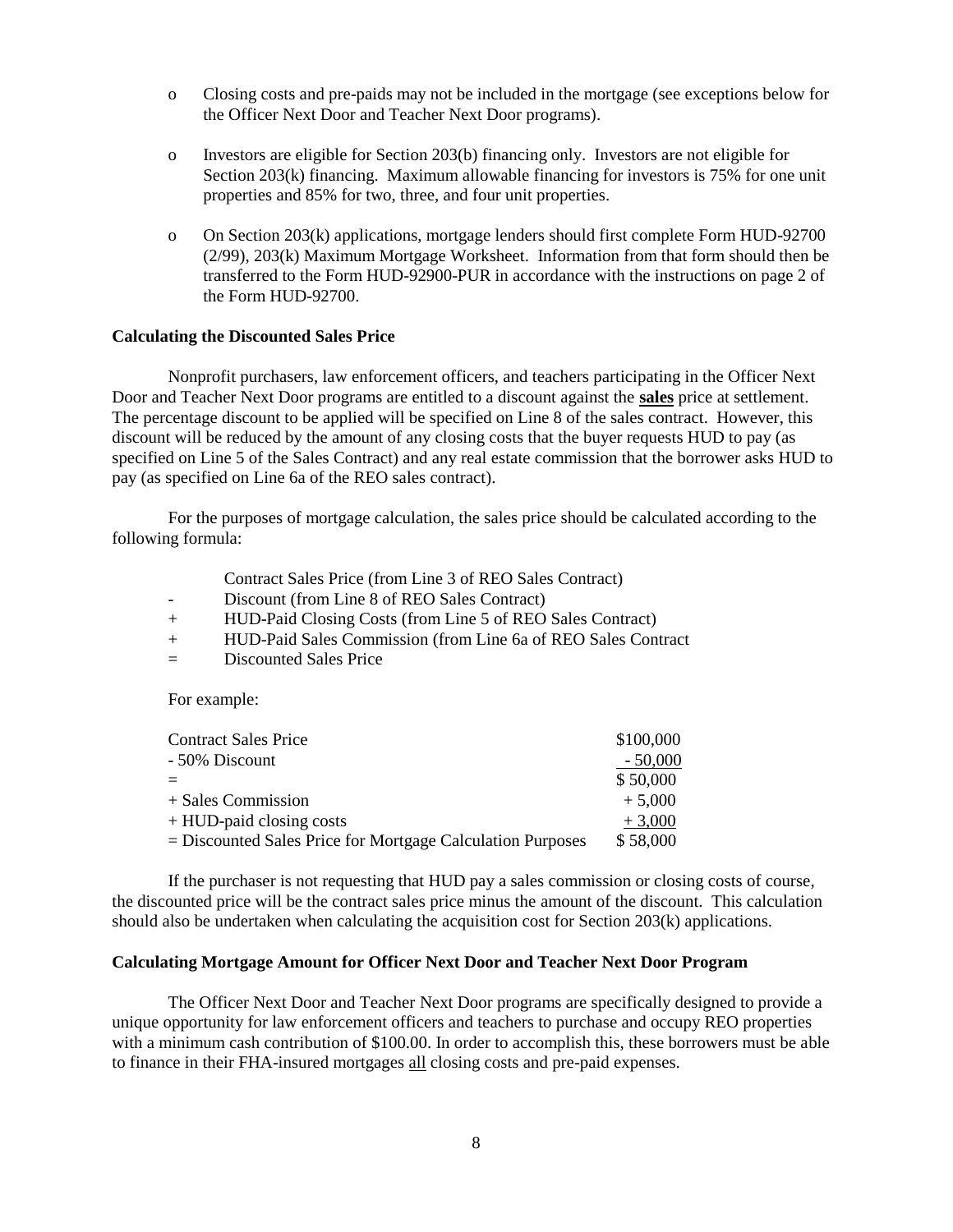NOTE: While nonprofit purchasers may be entitled to a discount on the sales price, they are not permitted to finance closing and financing costs in the mortgage. Aside from using the discounted sales price, applications for nonprofit purchasers shall be processed exactly like those for other owneroccupant borrowers, using Form HUD-92900-PUR (10/98) in accordance with the instructions in Mortgagee Letter 98-29. Only law enforcement officers and teachers participating in the Officer Next Door and Teacher Next Door programs may include closing and financing costs in the mortgage, and qualify with a cash investment of only \$100.00.

In order to calculate mortgage amounts under these circumstances, mortgage lenders must use Form HUD-92900-WS, Mortgage Credit Analysis Worksheet. Line-by-line instructions are as follows:

Enter on Line 4 the as-is value from the appraisal.

Enter on Line 5a all closing and financing costs.

Enter on Line 5b the amount of closing costs to be paid by HUD, if any (from Line 5 of the REO sales contract).

Enter on Line 5c the amount on Line 5a minus the amount on Line 5b.

Enter on Line 10.a. the discounted sales price (as calculated above). Note in the Remarks section that the discounted sales price has been used.

Enter on Line 10.b. the amount of the repair escrow, if any (from Line 4 of the REO Sales Contract).

Enter on Line 10.c. the amount from Line 5.c.

Enter on Line 10.e. the amount on Line 10.a. plus the amounts on Lines 10.b. and 10.c.

Leave Lines 10.f. (1) and (2) blank.

Enter on Line 10.g. the amount on Line 10.e. minus \$100.00.

Enter on Line 10.h. 100.00.

Leave lines 10.i., 10j., 10.k. and 10.l. blank.

Enter on Line 10.m. 100.00.

All other lines on Form HUD-92900-WS should be completed in accordance with outstanding instructions.

The credit and underwriting standards for officers and teachers are no different than those for other owner-occupant purchasers. Where there is a co-borrower, whether a spouse, another relative or an unrelated person, and whether that co-borrower will be occupying or not, the same standards apply.